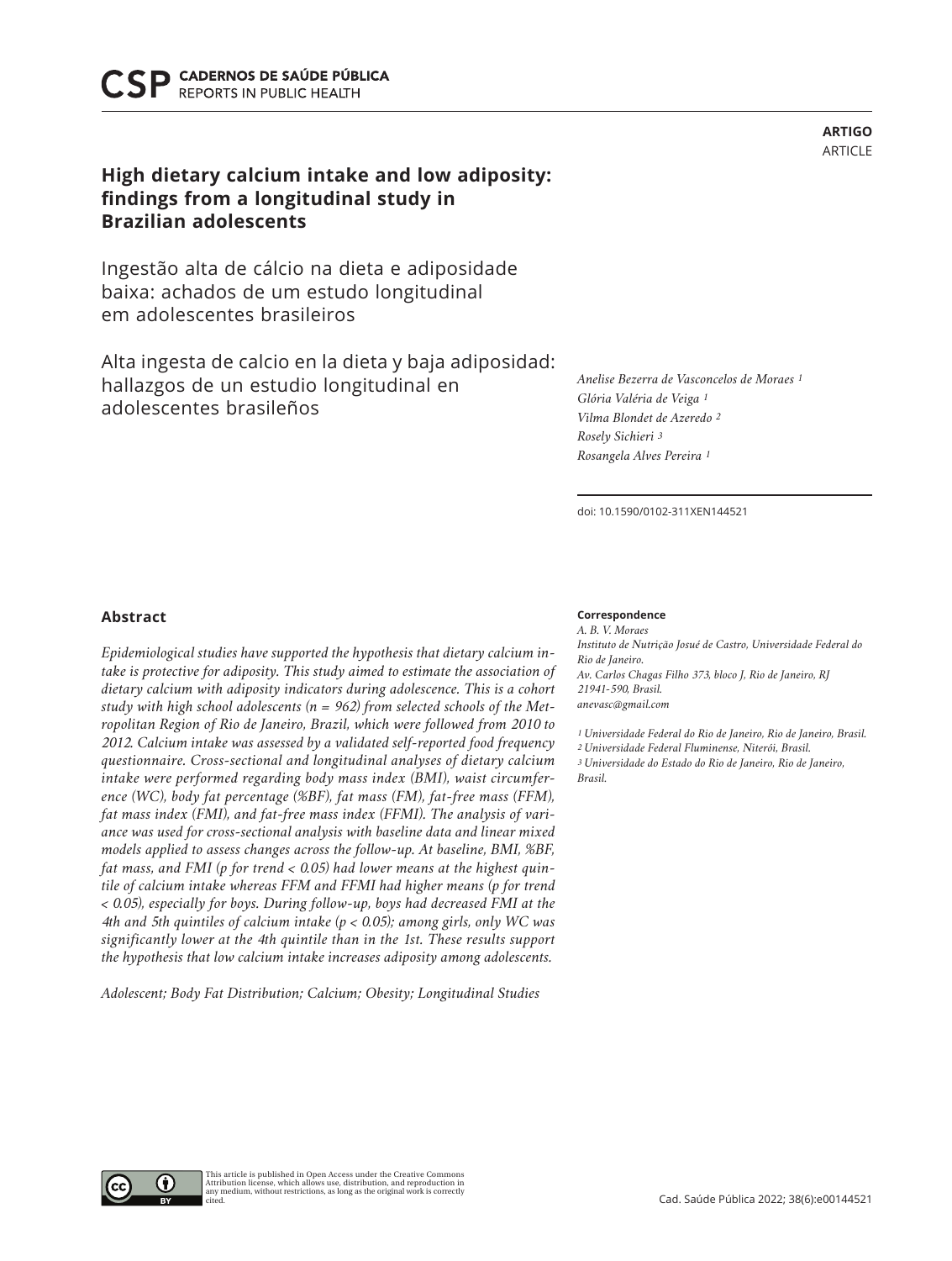# **Introduction**

Though several studies reported that dairy and dietary calcium could decrease the risk of obesity in children and adolescents 1,2,3,4,5, other prospective studies show that this association is still inconclusive 6,7. Systematic reviews which suggested that dietary calcium or dairy intake is protective against excess weight in children, adolescents, and adults also had inconsistent results 8,9.

Dietary calcium was first associated with obesity by McCarron 10 and later by Zemel. 11. According to Zemel's hypothesis, low calcium bioavailability increases the parathormone (PTH) and 1,25-Dihydroxyvitamin D3 synthesis as calcium-regulating mechanisms, leading to intracellular calcium concentration, which stimulates lipogenesis and suppresses lipolysis in the adipose tissue 11,12. A metaanalysis of clinical control trials 13 showed that calcium intake around 1,000-1,400mg/day seems to enhance fat oxidation and is inversely correlated with PTH. Calcium intake of around 600-700mg/ day is believed to boost the process of adipogenesis 14.

Brazilian nationwide surveys have shown that overweight and obesity increased in the country, reaching 20% of adolescents 15. Meanwhile, the first *Brazilian National Dietary Survey* (INA) conducted in Brazil (2008-2009) 16 showed that, among Brazilian adolescents, the per capita dairy intake was lower than 100g/day and the average calcium intake was around 500mg/day 17. Souza et al. 18 found similar results in their analysis of a 2013 nationally representative school-based study with adolescents. Data from the 2017-2018 INA also showed that low calcium intake persists among Brazilian adolescents, estimating that 98.1% of them had inadequate intake of this micronutrient 19. This low intake and the increased overweight and obesity provides an opportunity to examine the relationship between calcium intake and adiposity. We thus sought to assess the association between dietary calcium intake and adiposity indicators among a cohort of Brazilian adolescents.

### **Material and methods**

#### **Study population**

The *Adolescent Nutritional Assessment Longitudinal Study* (ELANA) was carried out to assess changes in anthropometric and body composition measures in a cohort of adolescents in high school followed from 2010 to 2012 in the Metropolitan Region of Rio de Janeiro, Brazil 20.

The ELANA sample size was originally estimated at 1,200 adolescents, which would allow estimating the variation of one unit of body mass index (BMI) based on a 5% alpha error, 80% test power, mean BMI of 21.9kg/m2, standard deviation (SD) of 3.0kg/m2, and up to 20% lost to follow-up. The sample design was stratified by gender and type of school (public or private) with 300 individuals in each stratum. The repetition of the outcomes over time was considered in the sample size estimation. The sample size in each quintile of calcium intake could detect differences from 0.63 to 1.5 units between the outcomes, with statistical power ranging from 71 to 99% and a 5% alpha error.

All high school students  $(n = 1, 131)$  of the two public and four private schools selected by convenience for the study were invited to participate in ELANA. Students with physical disabilities which prevented nutritional assessment, students on a diet, and pregnant female students were not eligible for the study. Moreover, 92 students (8.3%) could not be examined for lack of parental consent or refusal to participate in the study or for being absent from school. The ELANA cohort thus included 1,039 high school adolescents at baseline (2010, T<sub>0</sub>). Our study included 962 students (aged 13-19 years) after excluding 77 (7%) individuals with incomplete information on food consumption or anthropometric/body composition measurements. In total, 779 adolescents were followed until 2011  $(T_1)$  and 579 were followed until 2012  $(T_2)$ . Figure 1 shows the flowchart of the participants and the measurements taken at baseline and at follow-up. Further details on ELANA sample design and participant selection are available elsewhere 20.

The ELANA was approved by the Ethics Research Committee of the Institute of Social Medicine of the State University of Rio de Janeiro (IMS/UERJ, n. 0020.0.259.000-09). A written informed consent for the survey was provided by the adolescents and by their parents or guardians.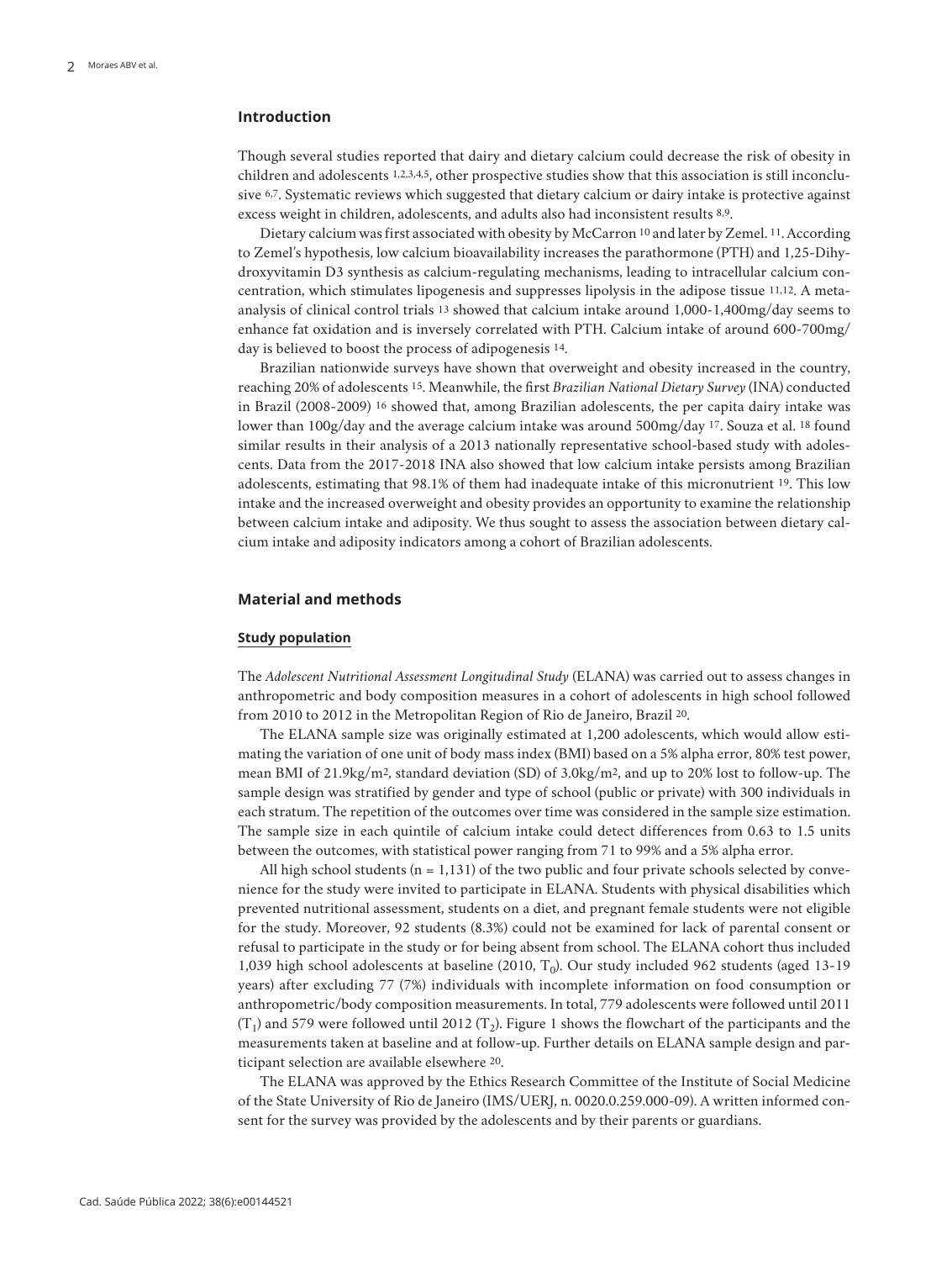# **Figure 1**

Flowchart of the study participants at baseline and at follow-ups.



FFQ: *Food Frequency Questionnaire*.

# **Anthropometric and body composition measurements**

Anthropometric measures included body weight (kg), height (cm), and waist circumference (cm), assessed by well-trained staff and in accordance with standard protocols 21 in 2010, 2011, and 2012.

Body weight was measured using a portable digital scale (Kratos, Cotia, Brazil) with 0.1kg of variation while the participant wore light clothes and no shoes. A stadiometer (Alturaexata, Belo Horizonte, Brazil) with a variation of 0.1cm was used to measure height twice, accepting a maximum variation of 0.5cm between the two measures. The average of both measurements was used in the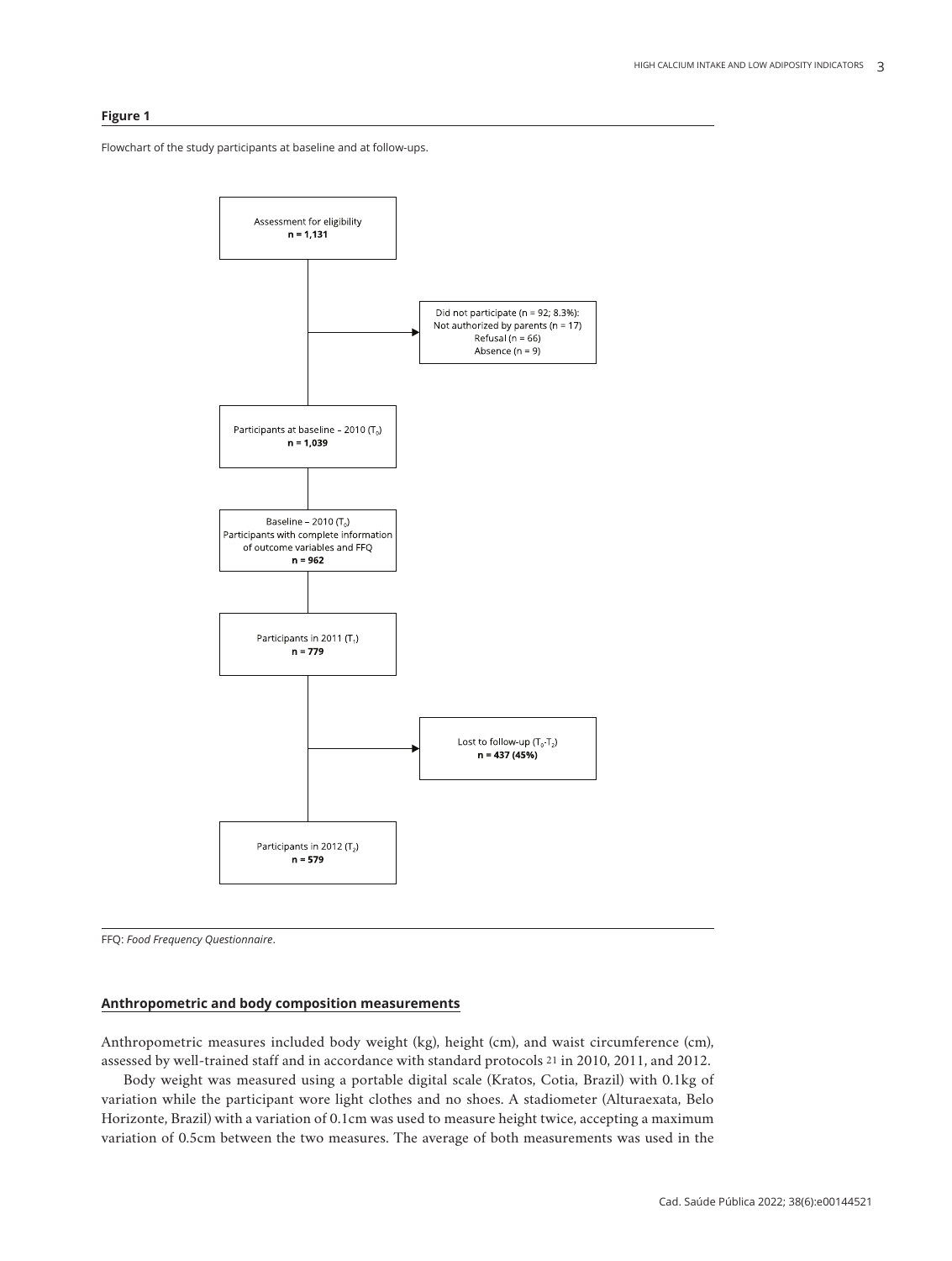analysis. BMI ( $\text{kg/m}$ 2) was estimated. Excess weight was defined as BMI Z-score > +1 according to gender and age distributions 22. Waist circumference (WC) was assessed at the narrowest circumference of the trunk with an inelastic tape (Seca, Cotia, Brazil) with 0.1 cm accuracy. The WC was measured twice, allowing a maximum variation of 1.0cm between the two measurements, whose average was used in the analysis. Considering the absence of an international reference for WC distribution for adolescents, abdominal obesity was defined as values above the 90th percentile of WC distribution, specified by gender.

Body composition was measured at baseline and at the first year of follow-up (2011) using a bioelectrical impedance device (BIA RJL System, 101Q, Clinton Township, United States) with tetrapolar electrodes. Subjects were in the supine position and the electrodes were placed on the dorsal surface of their right foot and hand. A 50-kHz frequency electrical current was employed to measure resistance and reactance. Resistance values were used to estimate fat-free mass (FFM) using the equation for adolescents validated by Houtkooper et al. 23. Fat mass (FM) was calculated as the difference between weight and fat-free mass. Body fat percentage (%BF) was obtained from: [(fat mass/total weight) \* 100]. Excess body adiposity was defined as  $\%BF \geq 25\%$  for boys and  $\geq 30\%$  for girls 24. Since BMI is a global adiposity index, the body fat fraction was estimated using the fat mass index [FMI = fat mass/height<sup>2</sup> (kg/m<sup>2</sup>)] whereas the body fat-free fraction was estimated with the fat-free mass index [FFMI = fat-free mass/height<sup>2</sup> (kg/m<sup>2</sup>)].

# **Dietary intake assessment**

Food intake was assessed using a qualitative self-administered *Food Frequency Questionnaire* (FFQ) referring to consumption in the last three months before the interview. The FFQ included 72 items and eight options for consumption frequency, ranging from "less than once a month or never" to "four or more times a day". This is a reduced version of an FFQ validated for adolescents from Rio de Janeiro 25. To reduce the original FFQ, items with 90% of energy intake were selected and items consumed by less than 5% of the original group evaluated were excluded. Furthermore, several items were grouped into a broad category; different types of bread were simply listed as "bread". The three food records which assessed the validation of the original FFQ were used to assess the relative validity of the short FFQ, showing similar results: deattenuated and adjusted Pearson's correlation coefficients ranged from 0.16 to 0.42 for the reduced questionnaire (unpublished data) and from 0.17 to 0.47 for the complete version 25.

For the analysis, calibrated FFQ energy and nutrient intake were estimated as described by Araujo et al. 25. In short, the database used for validating the original FFQ was used for the calibration process and, for each nutrient, linear regression models adjusted for age and gender were run, with the nutrient intake estimated from the mean of three food records as the dependent variable and from the FFQ as the independent variable. The intercept  $(\alpha)$  and the slope  $(\beta)$  regression coefficients were computed to calibrate the energy and nutrient intakes estimated by the FFQ using the following equation:

*FFQ calibrated energy or nutrient intake* =  $\alpha + \beta$ <sup>*\*FFQ*<sub>reported energy or nutrient intake</sub> 25</sup>

The reported food frequency consumption was transformed into daily frequency and multiplied by the standard serving size associated with each item. The daily intake of energy, protein, carbohydrates, vitamins, and minerals – including calcium – was estimated using the *Brazilian Food Composition Table* (TBCA) 26.

Finally, dietary calcium intake was categorized into quintiles and the following cutoffs were estimated: 1st quintile  $(Q1)$ : < 492.0mg/day; 2<sup>nd</sup> quintile  $(Q2)$ : 492.0-567.9mg/day; 3<sup>rd</sup> quintile  $(Q3)$ : 568.0-670.9mg/day; 4th quintile (Q4): 671.0-838.0mg/day; and 5th quintile (Q5): > 838.0mg/day.

#### **Other covariates**

Age (as a continuous variable), gender, and type of school (public and private) were obtained by a structured self-administered questionnaire, applied in class under supervision of the nutritionists responsible for ELANA. Physical activity was measured using the short version of the *International*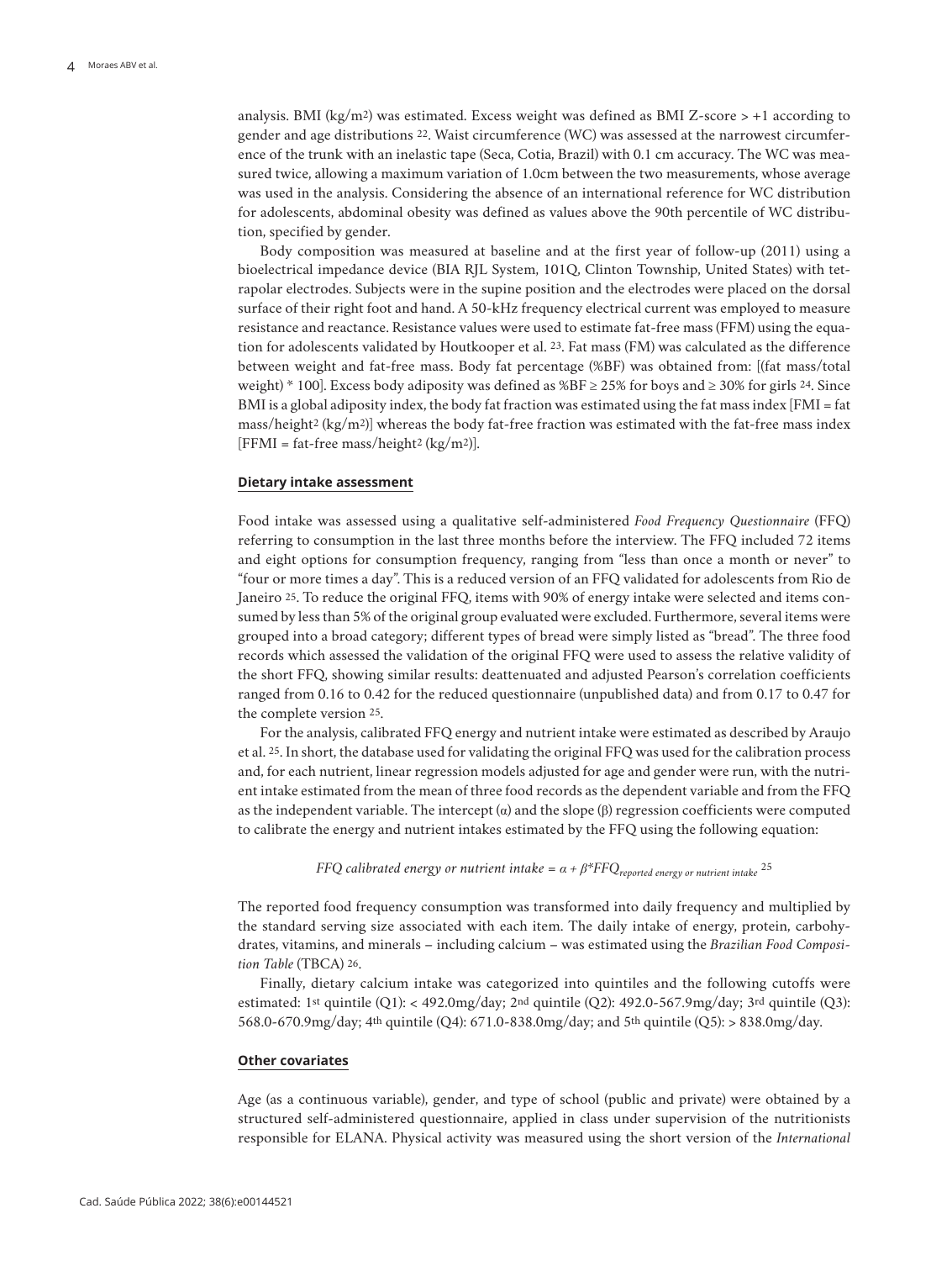*Physical Activity Questionnaire* (IPAQ) validated for Brazilian adolescents 27. Subjects were asked about their frequency and duration (in minutes) of walking, practice of specific moderate and vigorous activities, and sedentary habits (e.g., sitting) in the week before the interview. Physical activity was then categorized as: "very active" (vigorous:  $\geq$  5 days/week and  $\geq$  30 minutes per time and/or  $\geq$  3 days/ week and  $\geq$  20 minutes per time + moderate and/or walking:  $\geq$  5 days/week and  $\geq$  30 minutes per time); "active" (vigorous:  $\geq 3$  days/week and  $\geq 20$  minutes per time and/or moderate or walking:  $\geq 5$ days/week and  $\geq$  30 minutes per time); "irregularly active A" (vigorous + moderate + walking: 5 days/ week or 150 minutes/week); "irregularly active B" (those who did not match the frequency or duration of physical activity recommendations); or "sedentary" (those who do not practice physical activity for at least 10 minutes continuously per week) 28. In this study, physical activity categories were divided into dichotomous categories: "active/highly active" (active + very active ) and "sedentary/less active" ("sedentary" + "irregularly active  $A$ " + "irregularly active  $B$ ").

Daily energy (Kcal/day) and vitamin D (mcg/day) intake and daily consumption frequency of fruits, vegetables, sugar-sweetened beverages, fast foods, and breakfast cereals were considered as potential confounders since they are usually associated with healthy or unhealthy dietary patterns and weight gain. All these variables were included in the longitudinal analysis to adjust the regression models.

### **Statistical analyses**

Means and SD of continuous variables and proportions of categorical variables were estimated across quintiles of dietary calcium intake. For cross-sectional analysis, means of BMI, WC, FM, FFM, %BF, FMI, and FFMI were compared by analysis of variance (ANOVA) according to dietary calcium quintiles; Tukey's Post Hoc test compared the 1st quintile with the 2nd to the 5th quintiles. The Tukey's test compares the difference between each pair of means with appropriate adjustment for the multiple testing. The ANOVA F-test was applied to test for linear trend (increasing or decreasing) of means on each dependent variable across calcium intake quintiles.

For longitudinal analysis, linear mixed-effects models (LMM) were applied to assess the effect of dietary calcium intake on each adiposity measure (dependent variables) from baseline to the end of follow-up. Models were run for the whole sample and stratified by gender. The age (in years) of the adolescents at each point of follow-up was considered as the random effects in the LMM to guarantee that changes could be attributable to time instead of age. For each outcome variable, we constructed separated models including the random effects of both the intercepts and slopes. The correlation matrix was unstructured since this type generates full models, which are the best estimates of the regression parameters considering unbalanced and incomplete data (missing outcome variables), prevalent in longitudinal studies 29. Changes in time of the outcome variables across quintiles of dietary calcium intake were assessed by including the interaction term between age and dietary calcium (age \* dietary calcium intake) on LMM. A significant interaction of age \* dietary calcium intake indicates a differential growth rate for each adiposity measure over time.

The multicollinearity of confounder variables in regression models was assessed by the variance inflation factor (VIF). The VIF values for each confounder variable ranged from 1.13 to 3.14 and were lower (except for energy with VIF = 3.14) than the cutoff point of 2.5, which indicates considerable collinearity 30.

The Cochran-Mantel-Haenszel test was applied to assess differences between the proportions of cases at baseline and new cases at the end of follow-up regarding excess weight, abdominal obesity, and excess body fat in the calcium intake quintiles.

Statistical analyses were conducted using SPSS software (https://www.ibm.com/) and statistical significance was set at p-value > 0.05.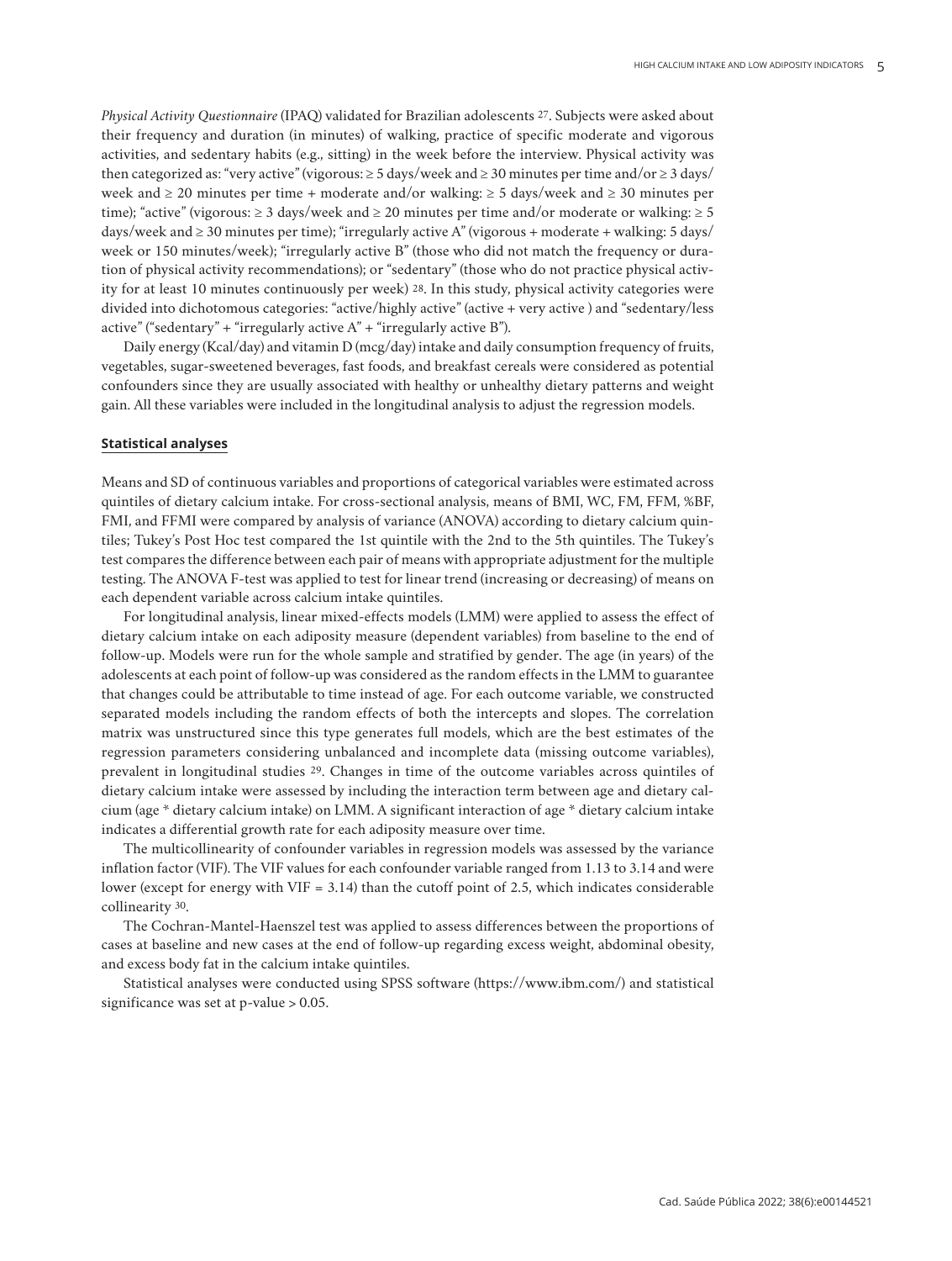# **Results**

Table 1 shows the characteristics of the study population at baseline according to quintiles of dietary calcium. At baseline, 53% of participants were women, 50% were from private schools, and 71% were active/highly active. The Q5 of calcium intake included more boys (32%) than girls (9%) and, regarding type of school, 24% of students in Q5 were from public schools whereas 16% were from private schools. Adolescents in Q5 were also classified according to categories of physical activity, in which most were active/highly active (23%) rather than sedentary/low active (15%). The mean age was 15.7  $(SD = 0.9)$  years. Overall, the mean calcium intake was 700 (SD = 310) mg/day. Means of calcium, vitamin D, energy intake, consumption frequency of breakfast cereals, fast foods, fruits/vegetables, and sugar-sweetened beverages were higher in Q5 than in Q1 (Table 1).

Table 2 shows significant differences between most of the baseline anthropometric and body composition variables means at highest quintiles of calcium intake and at the first quintile. For the total sample, means of BMI (p for trend = 0.003), FM (p for trend < 0.01), %BF (p for trend < 0.01), and FMI (p for trend < 0.01) were lower at Q4 and Q5 than in Q1. Differences between means of FFM (p for trend < 0.01) and FFMI (p for trend = 0.001) from Q3 to Q5 were not significant compared to

#### **Table 1**

Baseline characteristics for total sample in quintiles (Q) \* of calcium intake of adolescents from the Metropolitan Region of Rio de Janeiro, Brazil, 2010.

| Characteristics                                                             | <b>Total sample</b> |                | Dietary calcium intake (mg/day) |                |             |                |                          |  |  |
|-----------------------------------------------------------------------------|---------------------|----------------|---------------------------------|----------------|-------------|----------------|--------------------------|--|--|
|                                                                             |                     | Q <sub>1</sub> | Q <sub>2</sub>                  | Q <sub>3</sub> | Q4          | Q <sub>5</sub> | p-value **               |  |  |
|                                                                             | $[n = 962]$         | $[n = 192]$    | $[n = 193]$                     | $[n = 192]$    | $[n = 193]$ | $[n = 192]$    |                          |  |  |
| Gender [%]                                                                  |                     |                |                                 |                |             |                | 0.001                    |  |  |
| Boys                                                                        | 47                  | 14             | 14                              | 18             | 22          | 32             |                          |  |  |
| Girls                                                                       | 53                  | 25             | 26                              | 22             | 18          | 9              | ÷,                       |  |  |
| Type of school [%]                                                          |                     |                |                                 |                |             |                | 0.001                    |  |  |
| Public                                                                      | 50                  | 17             | 17                              | 20             | 22          | 24             |                          |  |  |
| Private                                                                     | 50                  | 23             | 23                              | 20             | 18          | 16             | $\overline{\phantom{a}}$ |  |  |
| Physical activity [%]                                                       |                     |                |                                 |                |             |                | 0.001                    |  |  |
| Sedentary/less active                                                       | 29                  | 28             | 20                              | 18             | 19          | 15             |                          |  |  |
| Active/highly active                                                        | 71                  | 17             | 20                              | 18             | 21          | 23             | ÷,                       |  |  |
| Age (years) [mean (SD)]                                                     | 15.7(0.9)           | 15.6(0.9)      | 15.6(0.8)                       | 15.7(0.9)      | 15.8(0.9)   | 16.0(1.0)      | 0.001                    |  |  |
| Total calcium (mg/day) [mean                                                | 700 (310)           | 450 (37)       | 525 (21)                        | 617 (30)       | 738 (47)    | 1174 (391)     | ${}_{0.01}$              |  |  |
| (SD)                                                                        |                     |                |                                 |                |             |                |                          |  |  |
| Vitamin D (mcg/day) [mean (SD)]                                             | 4.5(3.0)            | 3.0(0.5)       | 3.4(0.6)                        | 3.8(0.9)       | 4.5(1.4)    | 8.0(5.0)       | ${}_{0.01}$              |  |  |
| Total energy intake (Kcal/day)                                              | 2,672 (899)         | 1,959 (230)    | 2,212 (247)                     | 2,515 (328)    | 2,805 (434) | 3,879 (1200)   | ${}_{0.01}$              |  |  |
| [mean (SD)]                                                                 |                     |                |                                 |                |             |                |                          |  |  |
| Frequency of breakfast cereals<br>intake (times/day) [mean (SD)]            | 0.3(0.7)            | 0.1(0.2)       | 0.2(0.4)                        | 0.3(0.6)       | 0.4(0.7)    | 0.7(1.2)       | ${}_{0.01}$              |  |  |
| Frequency of fast-foods intake<br>(times/day) [mean (SD)]                   | 0.9(1.0)            | 0.4(0.4)       | 0.6(0.5)                        | 0.9(0.7)       | 1.0(0.9)    | 1.9(1.4)       | ${}_{0.01}$              |  |  |
| Frequency of fruits/vegetables<br>intake (times/day) [mean (SD)]            | 4.2(6.0)            | 1.3(1.2)       | 1.7(1.4)                        | 2.1(1.5)       | 2.5(1.5)    | 3.0(1.5)       | ${}_{0.01}$              |  |  |
| Frequency of sugar-sweetened<br>beverages intake (times/day)<br>[mean (SD)] | 3.3(3.0)            | 1.6(1.5)       | 2.5(2.3)                        | 3.2(2.5)       | 3.8(3.0)    | 5.4(3.6)       | ${}_{0.01}$              |  |  |

SD: standard deviation.

\* Q1: < 492.0g/day; Q2: 492.0-567.9mg/day; Q3: 568.0-670.9mg/day; Q4: 671.0-838.0mg/day; and Q5: > 838.0mg/day;

\*\* p-value of the chi-squared test and ANOVA F-test.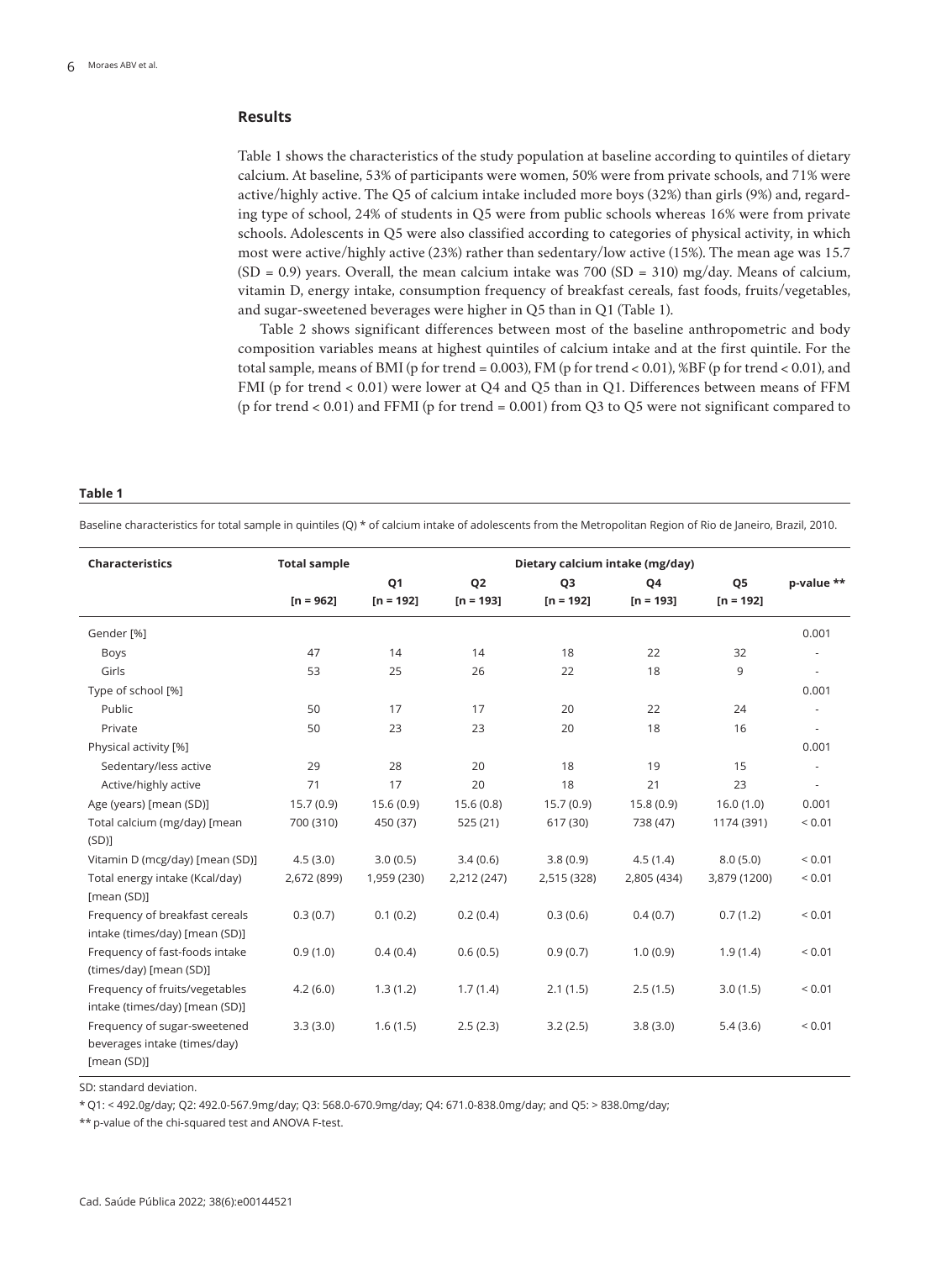#### **Table 2**

Baseline means (and standard deviation – SD) of anthropometric and body composition variables according to quintiles (Q) \* of dietary calcium intake among adolescents from the Metropolitan Region of Rio de Janeiro, Brazil.

| <b>Anthropometric variables</b>          | Dietary calcium intake (mg/day) |                 |                 |                 |                            | p-value **  |
|------------------------------------------|---------------------------------|-----------------|-----------------|-----------------|----------------------------|-------------|
|                                          | Q <sub>1</sub>                  | Q <sub>2</sub>  | Q <sub>3</sub>  | Q4              | Q5                         |             |
|                                          | [mean(SD)]                      | [mean (SD)]     | [mean(SD)]      | [mean (SD)]     | [mean (SD)]                |             |
| Total sample                             |                                 |                 |                 |                 |                            |             |
| Body mass index (kg/m <sup>2</sup> )     | 23.0(3.9)                       | $21.5(3.7)$ *** | 22.1(4.5)       | $21.7(3.9)$ *** | $21.5(3.8)$ ***            | 0.003       |
| Waist circumference (cm)                 | 72.8 (8.9)                      | $69.7(7.8)$ *** | 71.8(9.8)       | 71.2 (8.7)      | 71.9(7.9)                  | 0.89        |
| Fat mass (kg)                            | 19.9(6.8)                       | 15.2(7.5)       | 15.5(8.8)       | $13.7(7.7)$ *** | $12.2(7.2)$ ***            | ${}_{0.01}$ |
| Fat-free mass (kg)                       | 45.6 (9.8)                      | 43.5(9.2)       | 46.3 (10.2)     | 46.5(9.5)       | 50.0(9.3)                  | ${}_{0.01}$ |
| % body fat                               | 26.7(7.2)                       | 25.0(8.1)       | $24.2(8.6)$ *** | $22.1(8.1)$ *** | $19.1(8.1)$ <sup>***</sup> | ${}_{0.01}$ |
| Fat mass index (kg/m <sup>2</sup> )      | 6.2(2.5)                        | 5.7(2.8)        | 5.6(3.1)        | $5.0(2.8)$ ***  | $4.3(2.5)$ ***             | ${}_{0.01}$ |
| Fat-free mass index (kg/m <sup>2</sup> ) | 16.7(2.5)                       | 16.0(2.4)       | 16.5(2.6)       | 16.7(2.5)       | 17.3(2.3)                  | 0.001       |
| <b>Boys</b>                              |                                 |                 |                 |                 |                            |             |
| Body mass index (kg/m <sup>2</sup> )     | 23.7(3.9)                       | 21.9(4.2)       | 22.1(4.5)       | 22.0(4.1)       | $21.4(4.1)$ ***            | 0.003       |
| Waist circumference (cm)                 | 77.8 (8.6)                      | 73.8 (8.4)      | 74.2 (9.2)      | 74.2 (8.9)      | $73.0(7.8)$ ***            | 0.001       |
| Fat mass (kg)                            | 15.2(7.2)                       | 13.0(8.2)       | 12.8(8.6)       | 12.2(8.6)       | $10.9(7.0)$ ***            | 0.01        |
| Fat-free mass (kg)                       | 55.2(8.6)                       | 52.4(8.4)       | 53.8(9.0)       | 52.6(7.8)       | 52.9(8.4)                  | 0.14        |
| % body fat                               | 21.2(7.2)                       | 18.8(8.7)       | 18.1(7.2)       | $17.3(7.5)$ *** | $16.4(6.9)$ ***            | ${}_{0.01}$ |
| Fat mass index (kg/m <sup>2</sup> )      | 5.0(2.3)                        | 4.4(2.7)        | 4.2(2.7)        | 4.1(2.9)        | $3.6(2.3)$ ***             | 0.01        |
| Fat-free mass index (kg/m <sup>2</sup> ) | 18.5(2.3)                       | 17.7(2.5)       | 17.9(2.3)       | 17.8(2.5)       | 17.8(2.2)                  | 0.12        |
| Girls                                    |                                 |                 |                 |                 |                            |             |
| Body mass index (kg/m2)                  | 22.6(3.8)                       | 21.3(3.5)       | 22.1(4.5)       | 21.3(3.7)       | 21.8(3.7)                  | 0.22        |
| Waist circumference (cm)                 | 70.3(8.0)                       | 67.8(6.7)       | 69.8 (9.8)      | 67.9(7.2)       | 68.9 (7.4)                 | 0.31        |
| Fat mass (kg)                            | 17.8(6.5)                       | 16.3(7.0)       | 17.5(8.4)       | 15.4(6.2)       | 16.0(6.6)                  | 0.08        |
| Fat-free mass (kg)                       | 41.1(6.7)                       | 39.3(5.9)       | 40.6(6.8)       | 39.8(6.0)       | 41.3(5.6)                  | 0.66        |
| % body fat                               | 29.3(5.3)                       | 27.9(5.8)       | 28.9(6.6)       | 27.2(5.1)       | 27.1(5.8)                  | 0.01        |
| Fat mass index (kg/m <sup>2</sup> )      | 6.8(2.3)                        | 6.3(2.6)        | 6.6(3.0)        | 6.0(2.2)        | 6.1(2.3)                   | 0.06        |
| Fat-free mass index (kg/m <sup>2</sup> ) | 15.8(2.1)                       | 15.2(2.0)       | 15.5(2.2)       | 15.5(1.9)       | 15.7(1.8)                  | 0.85        |

\* Q1: < 492.0g/day; Q2: 492.0-567.9mg/day; Q3: 568.0-670.9mg/day; Q4: 671.0-838.0mg/day; and Q5: > 838.0mg/day;

\*\* F-test for linearity trend for means;

\*\*\* p-value < 0.05 of Tukey test for multiple comparisons of means in relation to the Q1.

differences with Q1. Boys had lower means of BMI (p for trend = 0.003), WC (p for trend = 0.001), FM (p for trend = 0.01), and FMI (p for trend = 0.01) in Q5 than in Q1; they also had lower %BF means (p for trend < 0.01) in both Q4 and Q5. Among girls, means of adiposity indicators from Q2 to Q5 were equal compared to Q1, except for %BF means, which decreased across the quintiles of calcium intake (p for trend =  $0.01$ ) (Table 2).

Table 3 shows the adjusted anthropometric and body composition variable means (and SD) at the end of follow-up according to the quintiles of calcium intake at baseline, estimated from linear mixed models for longitudinal analysis. Changes in the means over time are estimated with the interaction term between age \* dietary calcium intake. For the total sample and for boys, those at Q4 (p for interaction = 0.03) and Q5 (p for interaction = 0.02) quintiles had lower FMI means at the end of followup than at baseline. Girls at  $Q4$  of calcium intake had the lowest WC (p for the interaction = 0.03) compared to those at Q1.

At baseline, the proportions of excess weight were lower at Q5 than at Q1 for the total sample  $(p = 0.02)$ , for boys  $(p = 0.02)$ , and for girls  $(p = 0.06)$ . Accordingly, the proportion of abdominal obesity was lower at Q5 than Q1 for the total sample ( $p = 0.06$ ) and for boys ( $p = 0.07$ ). The proportion of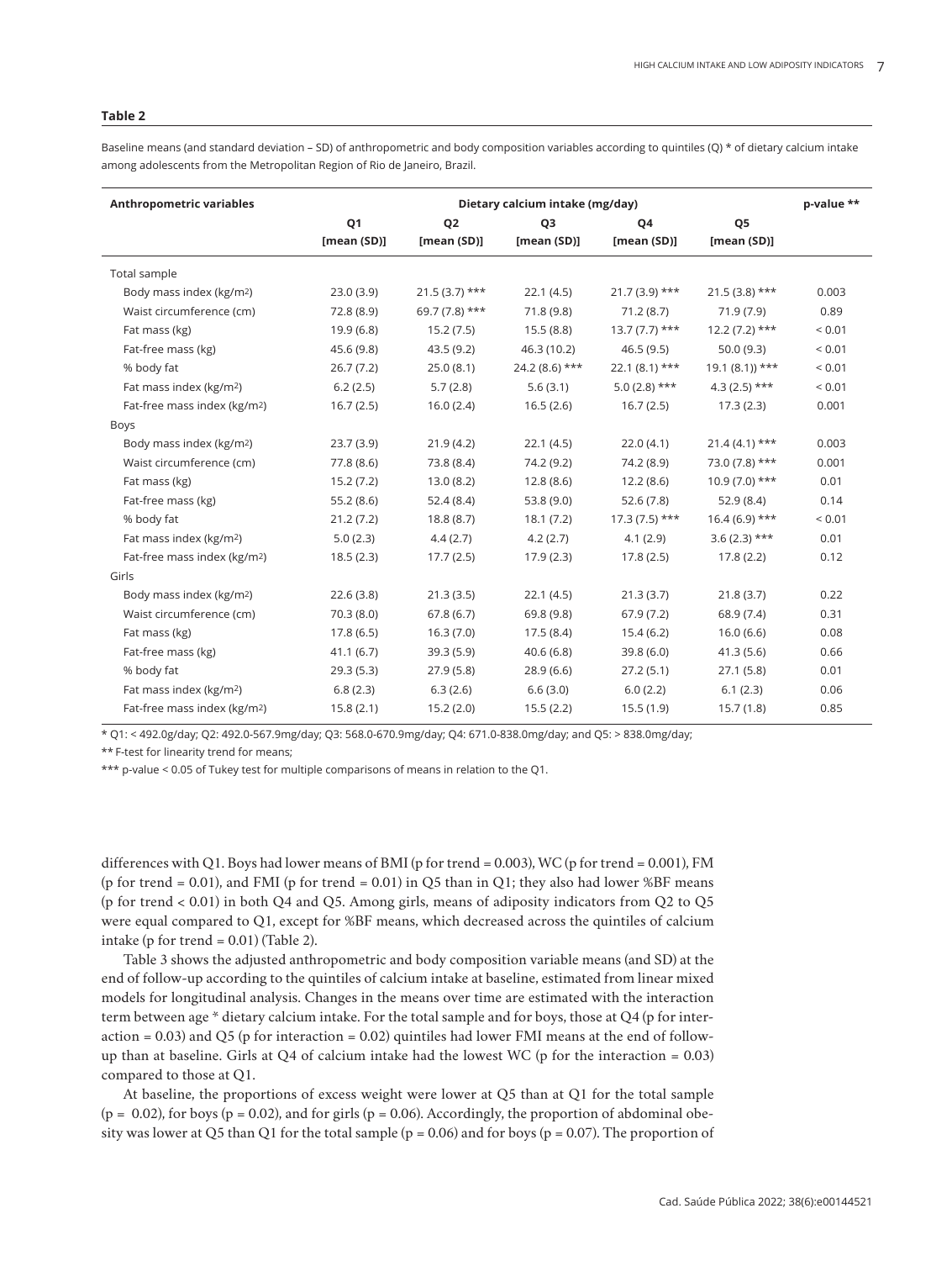#### **Table 3**

Estimated means \* and standard deviations (SD) of anthropometric and body composition variables at the end of follow-up according to quintiles (Q) \*\* of dietary calcium intake at baseline among adolescents from the Metropolitan Region of Rio de Janeiro, Brazil, 2010-2012.

| <b>Anthropometric variables</b>          | Dietary calcium intake (mg/day) |                |                |                 |                |  |
|------------------------------------------|---------------------------------|----------------|----------------|-----------------|----------------|--|
|                                          | Q1                              | Q <sub>2</sub> | Q <sub>3</sub> | Q4              | Q5             |  |
|                                          | [mean (SD)]                     | [mean (SD)]    | [mean (SD)]    | [mean (SD)]     | [mean (SD)]    |  |
| Total sample                             |                                 |                |                |                 |                |  |
| Body mass index (kg/m <sup>2</sup> )     | 23.1(0.3)                       | 21.9(0.3)      | 22.5(0.3)      | 22.1(0.3)       | 22.6(0.4)      |  |
| Waist circumference (cm)                 | 74.0 (0.7)                      | 71.3(0.7)      | 72.6(0.6)      | 71.7(0.6)       | 72.8(0.9)      |  |
| Fat mass (kg)                            | 16.3(0.6)                       | 14.6(0.6)      | 15.5(0.6)      | 14.1(0.6)       | 15.0(0.8)      |  |
| Fat-free mass (kg)                       | 48.5(0.6)                       | 46.4(0.6)      | 47.8(0.5)      | 46.9(0.5)       | 48.6(0.7)      |  |
| % body fat                               | 24.6(0.6)                       | 22.9(0.5)      | 23.3(0.5)      | 22.5(0.5)       | 22.8(0.7)      |  |
| Fat mass index (kg/m <sup>2</sup> )      | 11.5(0.5)                       | 10.5(0.5)      | 10.6(0.5)      | $8.9(0.5)$ ***  | $9.7(0.7)$ *** |  |
| Fat-free mass index (kg/m <sup>2</sup> ) | 17.2(0.2)                       | 16.6(0.2)      | 16.8(0.2)      | 16.8(0.2)       | 17.8(0.2)      |  |
| Boys                                     |                                 |                |                |                 |                |  |
| Body mass index (kg/m <sup>2</sup> )     | 23.1(0.6)                       | 21.7(0.6)      | 22.3(0.5)      | 22.4(0.4)       | 22.7(0.5)      |  |
| Waist circumference (cm)                 | 77.1(1.2)                       | 73.4(1.2)      | 74.8(1.0)      | 74.8 (0.9)      | 75.5(1.0)      |  |
| Fat mass (kg)                            | 14.5(1.1)                       | 12.6(1.0)      | 12.4(0.9)      | 12.4(0.8)       | 12.8(0.8)      |  |
| Fat-free mass (kg)                       | 54.8(1.1)                       | 52.5(1.4)      | 54.3(1.0)      | 53.7(0.8)       | 55.3(0.9)      |  |
| % body fat                               | 20.1(1.0)                       | 17.7(1.0)      | 17.3(0.8)      | 17.3(0.7)       | 17.9(0.7)      |  |
| Fat mass index (kg/m <sup>2</sup> )      | 10.3(1.0)                       | 8.6(0.1)       | 8.3(0.8)       | $7.4(0.7)$ ***  | $8.4(0.7)$ *** |  |
| Fat-free mass index (kg/m <sup>2</sup> ) | 18.3(0.3)                       | 17.6(0.3)      | 18.0(0.2)      | 18.0(0.2)       | 18.5(0.2)      |  |
| Girls                                    |                                 |                |                |                 |                |  |
| Body mass index (kg/m2)                  | 23.4(0.4)                       | 22.1(0.4)      | 22.6(0.4)      | 21.5(0.4)       | 21.9(1.0)      |  |
| Waist circumference (cm)                 | 71.7(0.9)                       | 69.2(0.7)      | 70.1(0.8)      | $67.8(0.9)$ *** | 69.1(2.1)      |  |
| Fat mass (kg)                            | 18.8(0.7)                       | 17.0(0.6)      | 17.8(0.7)      | 15.7(0.8)       | 15.4(1.8)      |  |
| Fat-free mass (kg)                       | 42.1(0.6)                       | 40.0(0.5)      | 41.0(0.5)      | 39.5(0.6)       | 41.9(1.4)      |  |
| % body fat                               | 29.8(0.6)                       | 28.3(0.5)      | 28.9(0.5)      | 27.1(0.6)       | 26.7(1.5)      |  |
| Fat mass index (kg/m <sup>2</sup> )      | 13.1(0.7)                       | 12.4(0.6)      | 12.6(0.7)      | 9.7(0.8)        | 10.0(1.6)      |  |
| Fat-free mass index (kg/m <sup>2</sup> ) | 16.2(0.2)                       | 15.5(0.2)      | 15.7(0.2)      | 15.4(0.2)       | 15.7(0.5)      |  |

\* Estimated means (SD) obtained from linear mixed models (LMM) adjusted for gender, age, type of school, physical activity, frequency of fruits/

vegetables intake, frequency of fast-food intake, frequency of breakfast cereals intake, frequency of sugar-sweetened beverages intake, and vitamin D and total energy intake;

\*\* Q1: < 492.0g/day; Q2: 492.0-567.9mg/day; Q3: 568.0-670.9mg/day; Q4: 671.0-838.0mg/day; and Q5: > 838.0mg/day;

\*\*\* Significant p-value (< 0.05) for changes in time (interaction term of calcium intake \* age) compared to the Q1.

excess body fat was lower at Q5 for the total sample  $(p < 0.01)$ , boys  $(p = 0.002)$ , and girls  $(p = 0.003)$ . No association was observed between calcium intake and the incidence of excess weight, abdominal adiposity, and excess body fat at the end of the follow-up (Table 4).

Subjects lost to follow-up ( $n = 437$ ) differ from those who completed the study regarding gender and type of school; however, since 76% (n = 779) of the cohort completed the first follow-up, contributing with at least two observations during the period, they were included in the longitudinal analyses with the LMM. Moreover, losses were more frequent in public schools (59.5%), likely because these students often have higher mobility between schools than students from private ones. No significant differences were observed between subjects that completed the study and those lost to follow-up regarding BMI ( $p = 0.31$ ), WC ( $p = 0.07$ ), and %BF ( $p = 0.19$ ) at baseline (data not shown).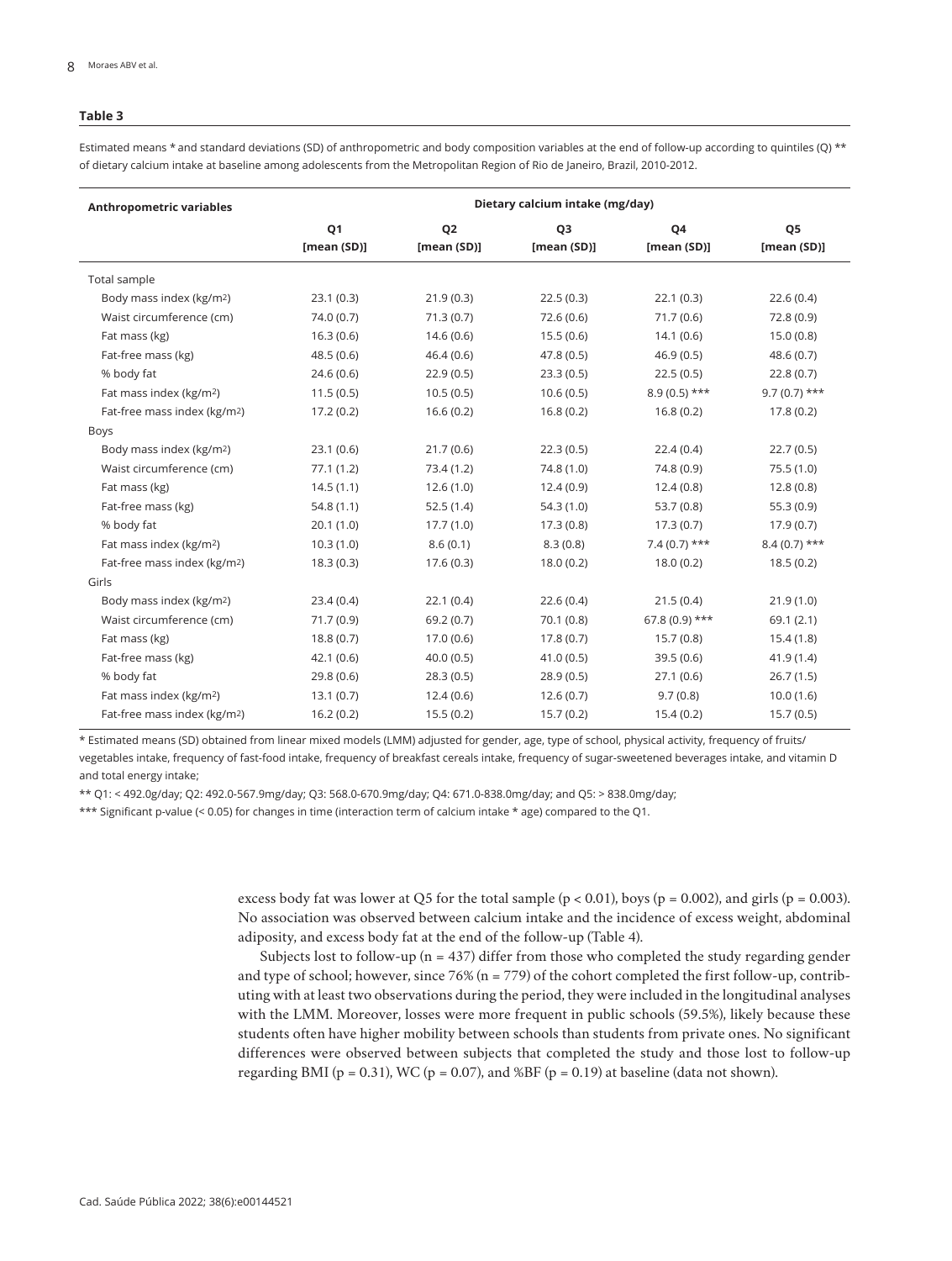#### **Table 4**

Baseline and new cases at the end of follow-up (%) of excess weight, abdominal obesity, and excess body fat according to quintiles (Q) \* of dietary calcium intake among adolescents from the Metropolitan Region of Rio de Janeiro, Brazil, 2010-2012.

|                   | Total [ $n = 993$ ] | <b>Baseline</b><br>Boys $[n = 466]$ | Girls $[n = 527]$ | Total [ $n = 419$ ] | Follow-up **<br>Boys $[n = 169]$ | Girls $[n = 250]$ |
|-------------------|---------------------|-------------------------------------|-------------------|---------------------|----------------------------------|-------------------|
|                   |                     |                                     |                   |                     |                                  |                   |
| Excess weight     | 26.2                | 28.5                                | 24.1              | 8.4                 | 11.2                             | 6.4               |
| Q1                | 36.3                | 46.8                                | 31.4              | 12.3                | 20.0                             | 9.8               |
| Q <sub>2</sub>    | 23.0                | 26.6                                | 21.3              | 5.6                 | 13.3                             | 2.6               |
| Q <sub>3</sub>    | 24.3                | 23.3                                | 25.0              | 6.1                 | 6.5                              | 5.9               |
| Q4                | 23.9                | 27.9                                | 19.6              | 10.3                | 12.2                             | 8.7               |
| Q <sub>5</sub>    | 24.0                | 25.3                                | 20.0              | 8.4                 | 8.5                              | 6.7               |
| p-value ***       | 0.02                | 0.02                                | 0.06              | 0.44                | 0.51                             | 0.47              |
| Abdominal obesity | 9.7                 | 9.7                                 | 9.7               | 3.1                 | 1.3                              | 4.4               |
| Q1                | 14.2                | 16.1                                | 13.3              | 4.7                 | 2.9                              | 5.5               |
| Q <sub>2</sub>    | 6.5                 | 7.8                                 | 5.9               | 2.4                 | <b>NS</b>                        | 3.4               |
| Q <sub>3</sub>    | 12.9                | 10.5                                | 14.7              | 4.1                 | 2.7                              | 5.0               |
| Q4                | 7.5                 | 11.5                                | 3.1               | 1.8                 | <b>NS</b>                        | 3.4               |
| Q <sub>5</sub>    | 7.5                 | 6.0                                 | 12.0              | 2.4                 | 1.5                              | 5.3               |
| p-value ***       | 0.06                | 0.07                                | 0.34              | 0.34                | 0.67                             | 0.83              |
| Excess body fat   | 29.7                | 17.1                                | 40.8              | No new cases        | No new cases                     | No new cases      |
| Q1                | 44.4                | 31.7                                | 50.4              | No new cases        | No new cases                     | No new cases      |
| Q <sub>2</sub>    | 34.5                | 23.8                                | 39.6              | No new cases        | No new cases                     | No new cases      |
| Q <sub>3</sub>    | 31.8                | 14.1                                | 45.1              | No new cases        | No new cases                     | No new cases      |
| Q4                | 23.1                | 17.6                                | 29.0              | No new cases        | No new cases                     | No new cases      |
| Q <sub>5</sub>    | 15.2                | 9.5                                 | 32.0              | No new cases        | No new cases                     | No new cases      |
| p-value ***       | < 0.0001            | 0.002                               | 0.003             | No new cases        | No new cases                     | No new cases      |

NS: no cases were identified.

\* Q1: < 492.0g/day; Q2: 492.0-567.9mg/day; Q3: 568.0-670.9mg/day; Q4: 671.0-838.0mg/day; and Q5: > 838.0mg/day;

\*\* Excluded cases at baseline;

\*\*\* p-value of the Cochran-Mantel-Haenszel test.

# **Discussion**

In this study, at baseline, adolescents at Q4 and Q5 quintiles had lower means of body adiposity indicators (BMI, FM, %BF, and FMI) and higher means of lean mass indicators (FFM and FFMI) than those at the lowest quintile, with differences according to gender. Longitudinally, calcium intake was inversely associated with changes over time for FMI in boys at Q4 and Q5 and for WC in girls at Q4. Q5 had a lower proportion of excess weight and excess body fat than Q1 at baseline, but not at the end of the follow-up.

These results corroborate similar international 1,2,3 and national studies 4,5 that reported an inverse association between calcium intake and adiposity in adolescents. A systematic review of longitudinal studies (n = 10) 8 and a review conducted by Spence et al. 9 including clinical trials (n = 11) and cross-sectional ( $n = 23$ ) and longitudinal studies ( $n = 13$ ) also found that calcium and/or dairy helps prevent obesity. A meta-analysis including 33 studies, out of which nine were conducted with children and adolescents, found an inverse correlation between calcium intake and body weight gain among these age groups 31, indicating that calcium intake could benefit obesity prevention more than obesity treatment.

The association between calcium intake and weight gain is likely inconsistent because of the variety of studies, which have large cultural differences in calcium/dairy consumption, different lengths of follow-up, limited outcome variables (usually based on BMI), and different methods for diet assessment and statistical analysis procedures.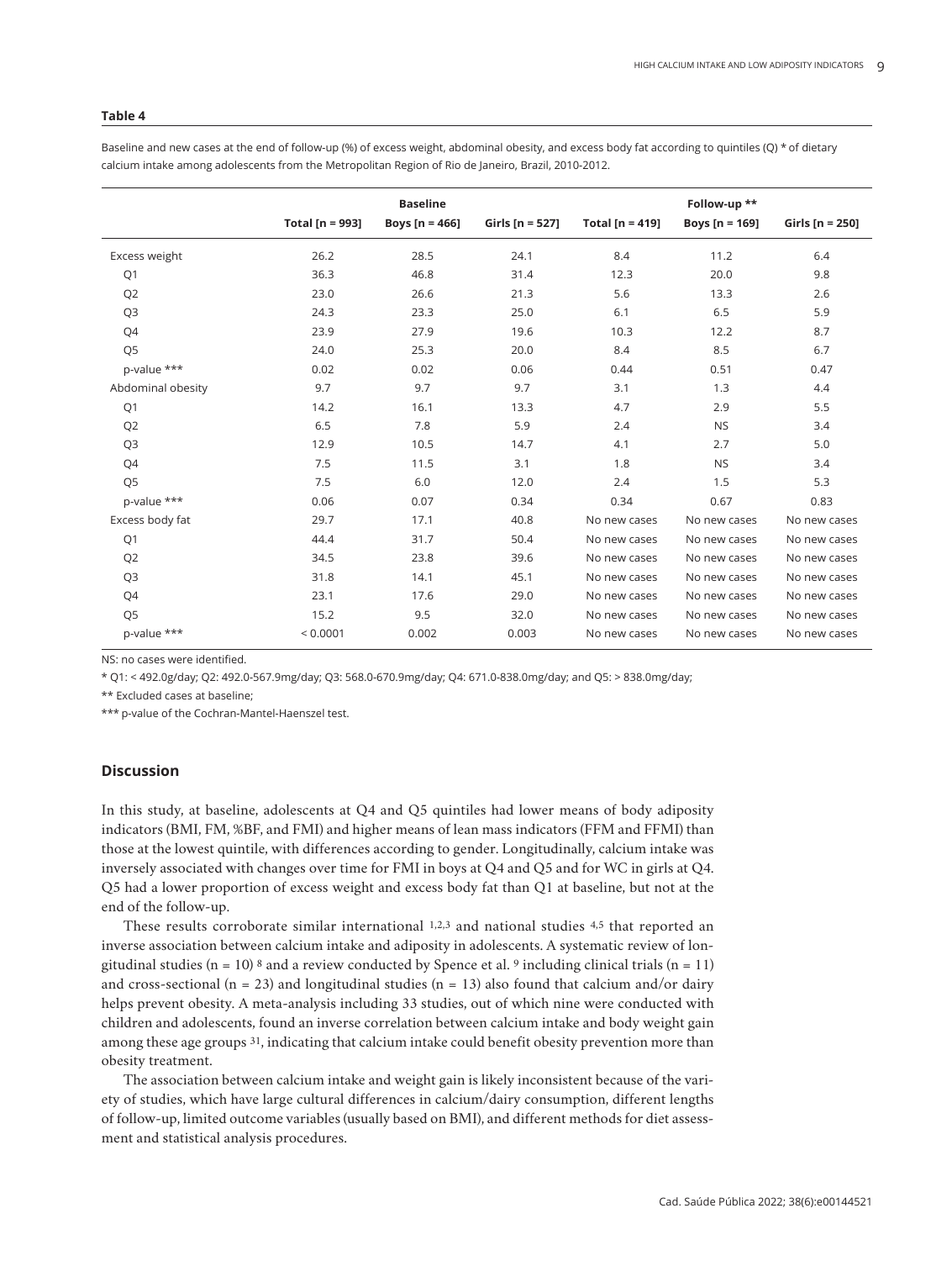Furthermore, a threshold of dietary calcium intake around 600-700mg/day 14 may start the biological mechanisms that regulate calcium levels, thus increasing intracellular calcium concentrations in the adipogenesis process into adiposity cells 11,12. Individuals whose usual calcium intake exceeds this threshold could be on calcium homeostasis with no increases in adipogenesis rate in fat tissues. This condition could partly explain the controversial results in epidemiological studies since the definition of low or high calcium intake varies according to its original population and may be above or below this biological threshold.

The average calcium intake in Brazilian adolescents is low. The 2017-2018 INA estimated a 457mg intake 19, similarly to the threshold of Q1 estimated in our study (450mg/day) but below the threshold associated with the onset of adipogenesis into adiposity cells 14. On the other hand, the mean calcium intake in Q5 was 1,174mg/day, close to the estimated average requirement (EAR) of calcium (1,100mg) for 9-18 year old children and adolescents 32. Even if half of the adolescents in the highest quintile do not reach the recommended intake, the Q5 cutoff limit (838.0mg/day) is higher than the threshold associated with the increased risk of overweight 14.

The findings of this cross-sectional analysis support Zemel's hypothesis 11 considering that adolescents at Q5, especially boys, had lower means for most adiposity indicators and higher means of lean mass indicators. The longitudinal analysis found that high calcium intake was inversely associated with changes over time (calcium intake \* age) for FMI in boys at Q4 and Q5 and for WC in girls at Q4. At baseline, boys were more likely to be classified at Q5 (32%) than girls (9%), which could explain the gender differences related to the association between calcium intake and adiposity indicators. Moreover, waist circumference alone is also a good indicator for visceral adipose depots 33,34 in children and adolescents. Waist circumference values increased over time could be more sensitive to detect abdominal fat changes, especially in girls, as shown in this study 35.

Our findings are similar to those of other longitudinal studies. The *Avon Longitudinal Study of Parents and Children* – ALSPAC (n = 2,455) found that children with high calcium intake (1,140mg/day) at 10 years old had a lower risk of excessive body weight and FM at 13 years old (36) than children with low calcium intake (564mg/day). Our results are also similar to those of the IDEFICS study 37, a large European cohort of children and adolescents ( $n = 6,696$ ) which found an inverse association at baseline of total calcium intake with all the adiposity indices in boys and with the sum of skinfolds and FMI among girls. The authors of the cohort study also found that the prevalence of overweight/ obesity decreased across the tertiles of calcium intake for both sexes. Prospectively, at baseline, boys at the highest tertile of calcium intake had significantly lower increase in BMI, WC, and FMI z-scores whereas girls had lower increase in WC z-score only. Moreover, boys had lower risk of overweight/ obesity at the highest tertile of calcium intake than in the first 37.

Similarly to our findings for boys, Barr 38 observed that girls with calcium intake below the median (773mg/day) had higher baseline body weight, total FM, percentage body fat, and percentage visceral fat than those above the median, with no changes after two years of follow-up. However, in a randomized controlled trial 39, girls aged 13-14 years with usual calcium intake ≤ 600mg/day were supplemented with ≥ 1,200mg/day of calcium from low-fat milk and yogurt for 12 months, gaining amount of body fat similar to the control group  $( \leq 600 \text{mg/day})$ . This shows no association between calcium or dairy and the decrease of body fat or weight gain in girls. These results lead us to ask whether the supplementation of calcium and dairy can counteract a physiological stimulus to weight and fat gain, as commonly observed during adolescence. To our understanding, they are not.

Dairy products are the major calcium source in a diet and rich in other nutritional components such as conjugated linoleic acid (CLA) and vitamin D, both involved in the lipolysis process 40. Moreover, other components such as lactose, cholecalciferol (vitamin D3), and casein phosphopeptides enhance their bioavailability 41,42. This effect's attribution to dietary calcium per se or to other components in dairy products, or even both, is still undefined. In fact, two meta-analyses 43,44 suggested that dairy consumption is inversely and longitudinally associated with the risk of childhood and adolescence overweight/obesity.

This study has limitations. The period of follow-up may have been too short to capture small changes on anthropometric and body composition measures as those observed in the study. We did not consider the sexual maturation stage, but adolescents included in this study had a mean age of 15.7 years, indicating that most of them may have completed all five stages of pubertal development 45;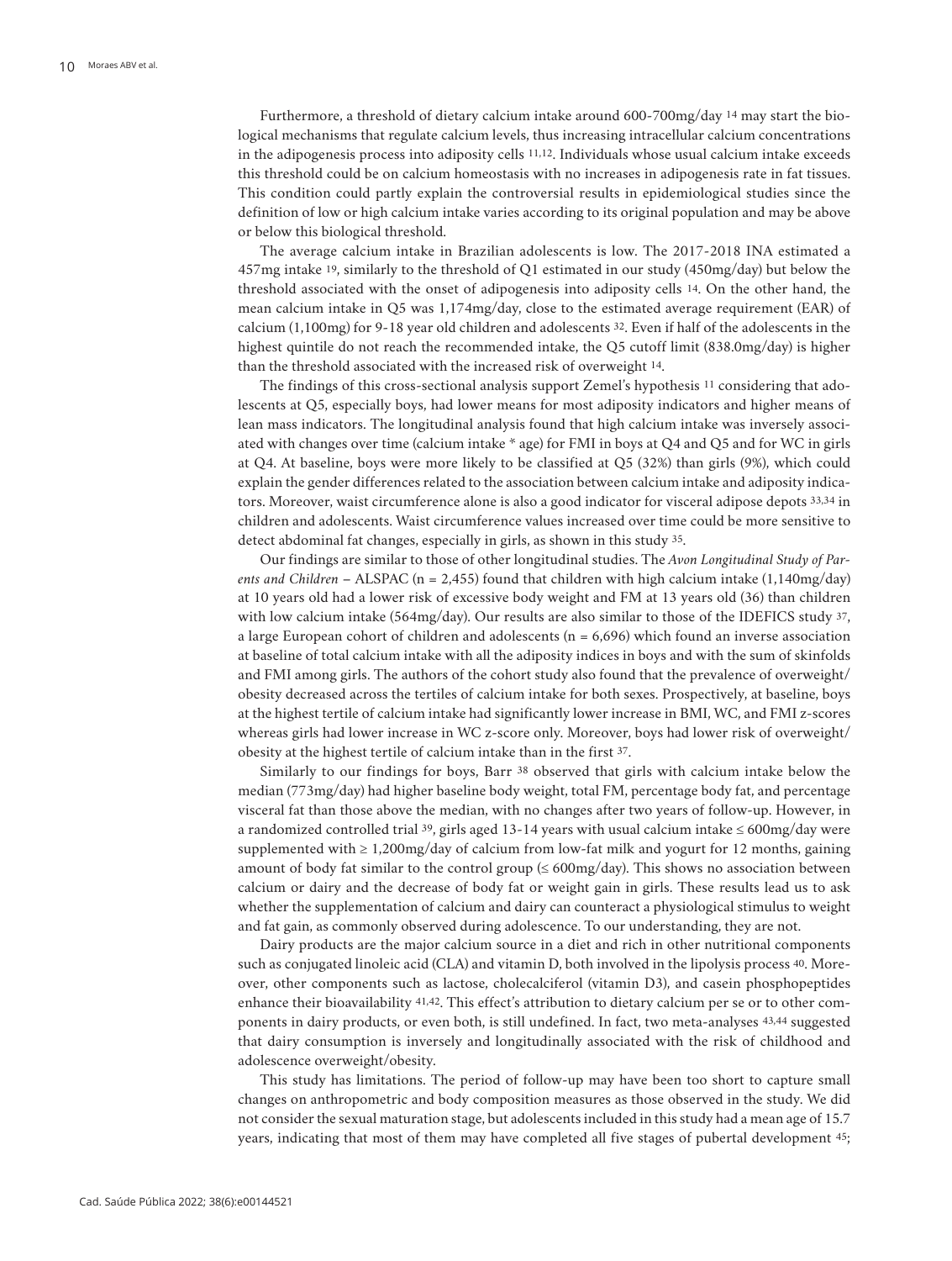therefore, changes in body weight and composition may not result from the hormonal transformations of puberty. Moreover, linear mixed models included age as the random effect which seems to minimize the absence of sexual maturation stage information. The mixed linear models can generate better estimators of changes over time by minimizing the effect of common problems related to longitudinal designs, including the drop-outs during follow-up, unbalanced data, and unequal spacing between time intervals 29. Finally, the losses to follow-up did not bias our results because they did not differ regarding the main exposures and outcomes.

This study also has strengths. Firstly, we analyzed indicators of body fat besides BMI to assess changes in weight and fat gain during follow-up. Secondly, we applied a validated FFQ specially designed for adolescents including the representative main food sources of calcium in the Brazilian diet. Finally, we calibrated dietary data to improve the energy and nutrient estimates and minimize information bias usually associated with the FFQs.

# **Conclusions**

This study's results corroborate Zemel's hypothesis about the effect of dietary calcium on adiposity in adolescents, especially among boys. To our knowledge, this is the first prospective study in Brazil to analyze the association between calcium intake and adiposity measures in adolescents. This study supports the hypothesis that dietary calcium intake is inversely associated with changes in adiposity among adolescents in a low/middle-income country with a high prevalence of calcium intake inadequacy. Further studies should consider that a threshold of low calcium intake could enhance adipogenesis.

# **Contributors**

A. B. V. Moraes contributed to data collection, analysis, and interpretation and the drafting, writing, and revision of the manuscript. G. V. Veiga, R. Sichieri and R. A. Pereira contributed to the study conception and design, data interpretation, and critical revision of the manuscript. V. B. Azeredo revised the manuscript. All authors approved the final version of the manuscript.

# **Additional informations**

ORCID: Anelise Bezerra de Vasconcelos de Moraes (0000-0003-1050-0378); Glória Valéria de Veiga (0000-0002-7985-0213); Vilma Blondet de Azeredo (0000-0002-9934-7017); Rosely Sichieri (0000- 0001-5286-5354); Rosangela Alves Pereira (0000- 0002-9886-9796).

# **Acknowledgments**

We would like to thank the Brazilian National Research Council (CNPq; grant 47667/2011-9), the Rio de Janeiro State Research Foundation (FAPERJ; grants E26/110.847/2009, E26/110.626/2011 and E-26/110.774/2013), and the Brazilian Graduate Studies Coordinating Board (CAPES; grant 23038.007702/2011-5) for funding the project and the ELANA for graduate support fellowships.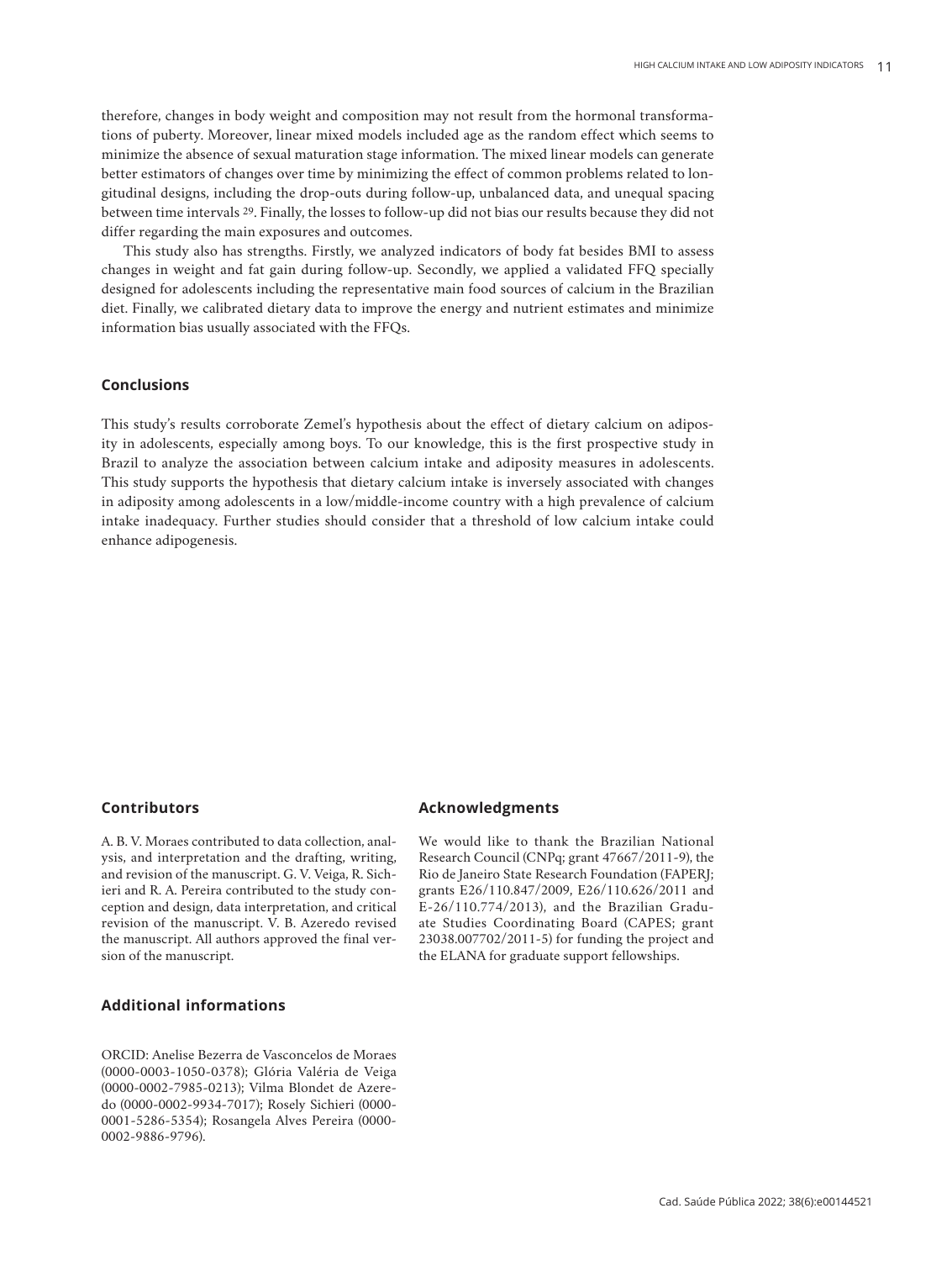## **References**

- 1. Abreu S, Santos R, Moreira CS, Vale S, San tos PC, Soares-Miranda L, et al. Association between dairy product intake and abdominal obesity in Azorean adolescents. Eur J Clin Nu tr 2012; 66:830-5.
- Lee H-J, Cho J-i, Lee H-SH, Kim C-i, Cho E. Intakes of dairy products and calcium and obesity in Korean adults: Korean National Health and Nutrition Examination Surveys (KNHANES) 2007-2009. PLoS One 2014;  $9.699085$
- 3. Jürimäe J, Mäestu E, Mengel E, Remmel L, Purge P, Tillmann V. Association between dietary calcium intake and adiposity in male adolescents. Nutrients 2019; 19:1454.
- 4. Santos LC, Martini LA, Cintra IP, Fisberg M. Relationship between calcium intake and body mass index in adolescents. Arch Latinoam Nu tr 2005; 88:345-9.
- 5. Goldberg TB, Silva CC, Peres LN, Berbel MN, Heigasi MB, Ribeiro JM, et al. Calcium intake and its relationship with risk of overweight and obesity in adolescents. Arch Latinoam Nutr 2009; 59:14-21.
- 6. Berkey CS, Rockett HR, Willett WC, Cold itz GA. Milk, dairy fat, dietary calcium, and weight gain. Arch Pediatr Adolesc Med 2005; 159:543-50.
- 7. Huh SY, Rifas-Shiman SL, Rich-Edwards JW, Taveras EM, Gillman MW. Prospective as sociation between milk intake and adiposity in preschool-aged children. J Am Diet Assoc 2010; 110:563-70.
- Louie JCY, Flood VM, Hector DJ, Rangan AM, Gill TP. Dairy consumption and overweight and obesity: a systematic review of prospective cohort studies. Obes Rev 2011; 12:582-92.
- 9. Spence LA, Cifelli CJ, Millar GD. The role of dairy products in healthy weight and body composition in children and adolescents. Curr Nutr Food Sci 2011; 7:40-9.
- 10. McCarron DA. Dietary calcium as an antihy pertensive agent. Nutr Rev 1984; 42:223-5.
- 11. Zemel MB. The role of calcium and dairy products in energy partitioning and weight management. Am J Clin Nutr 2004; 79 Suppl:907S-12S.
- 12. Major GC, Chaput JP, Ledoux M, St-Pierre S, Anderson GH, Zemel MB, et al. Recent devel opments in calcium-related obesity research. Obes Rev 2008; 9:428-45.
- 13. Gonzalez JT, Rumbold PL, Stevenson EJ. Effect of calcium intake on fat oxidation in adults: a meta-analysis of randomized, controlled trials. Obes Rev 2012; 13:848-57.
- 14. Jacqmain M, Doucet E, Després JP, Bouchard C, Tremblay A. Calcium intake, body composi tion, and lipoprotein-lipid concentrations in adults. Am J Clin Nutr 2003; 77:1448-52.
- 15. Instituto Brasileiro de Geografia e Estatística. Pesquisa de Orçamentos Familiares no Bra sil, 2008/2009: antropometria e estado nutri cional de crianças, adolescentes e adultos no Brasil. Rio de Janeiro: Instituto Brasileiro de Geografia e Estatística; 2010.
- 16. Instituto Brasileiro de Geografia e Estatística. Pesquisa de Orçamentos Familiares, 2008- 2009: análise do consumo alimentar pessoal no Brasil. Rio de Janeiro: Instituto Brasileiro de Geografia e Estatística; 2011.
- 17. Veiga GV, Costa RS, Araújo MC, Souza AM, Bezerra IN, Barbosa FS, et al. Inadequação do consumo de nutrientes entre adolescentes brasileiros. Rev Saúde Pública 2003; 47 Suppl 1:212S-21S.
- 18. Souza AM, Barufaldi LA, Abreu GA, Giannini DT, Oliveira CL, Santos MM, et al. ERICA: in take of macro and micronutrients of Brazilian adolescents. Rev Saúde Pública 2016; 50 Suppl  $1.5s$
- 19. Verly-Jr E, Marchioni DM, Araujo MC, De Carli E, Oliveira DCRS, Yokoo EM, et al. Evolução da ingestão de energia e nutrientes no Brasil entre 2008-2009 e 2017-2018. Rev Saúde Pública 2021; 55 Supl 1:5s.
- 20. Moreira NF, Sichieri R, Reichenheim ME, Oliveira AS, Veiga GV. The associations of BMI trajectory and excessive weight gain with demographic and socio-economic factors: the Adolescent Nutritional Assessment Longitudi nal Study cohort. Br J Nutr 2015; 114:2032-38.
- 21. Lohman TG, Martorell R. Anthropometric standardization reference manual. Cham paign: Human Kinetics Books; 1988.
- 22. World Health Organization. Growth reference data for 5-19 years: body mass index-for-age, length/height-for-age and weight-for-height. Geneva: World Health Organization; 2007.
- 23. Houtkooper LB, Going SB, Lohman TG, Roche AF, Van Loan M. Bioelectrical impedance esti mation of fat-free body mass in children and youth: a cross-validation study. J Appl Physiol 1992; 72:366-73.
- 24. Williams DP, Going SB, Lohman TG, Harsha DW, Srinivasan SR, Webber LS, et al. Body fat ness and risk for elevated blood pressure, total cholesterol, and serum lipoprotein ratios in children and adolescents. Am J Public Health 1992; 82:358-63.
- 25. Araujo MC, Yokoo EM, Pereira RA. Valida tion and calibration of a semiquantitative Food Frequency Questionnaire designed for adoles cents. J Am Diet Assoc 2010; 110:1170-7.
- 26. Instituto Brasileiro de Geografia e Estatística. Pesquisa de Orçamentos Familiares. Tabela de Composição Nutricional dos Alimentos Con sumidos no Brasil. Rio de Janeiro: Ministério do Planejamento, Orçamento e Gestão; 2011.
- 27. Guedes DP, Lopes CC, Guedes JERP. Re produtibilidade e validade do questionário internacional de atividade física em adolescen tes. Rev Bras Med Esporte 2005; 11:151-8.
- 28. Matsudo SM, Matsudo VR, Araújo T, An drade D, Andrade E, Oliveira L, et al. Nível de atividade física da população do Estado de São Paulo: análise de acordo com o gênero, idade, nível socioeconômico, distribuição geográfica e de conhecimento. Rev Bras Ciênc Mov 2002; 10:41-50.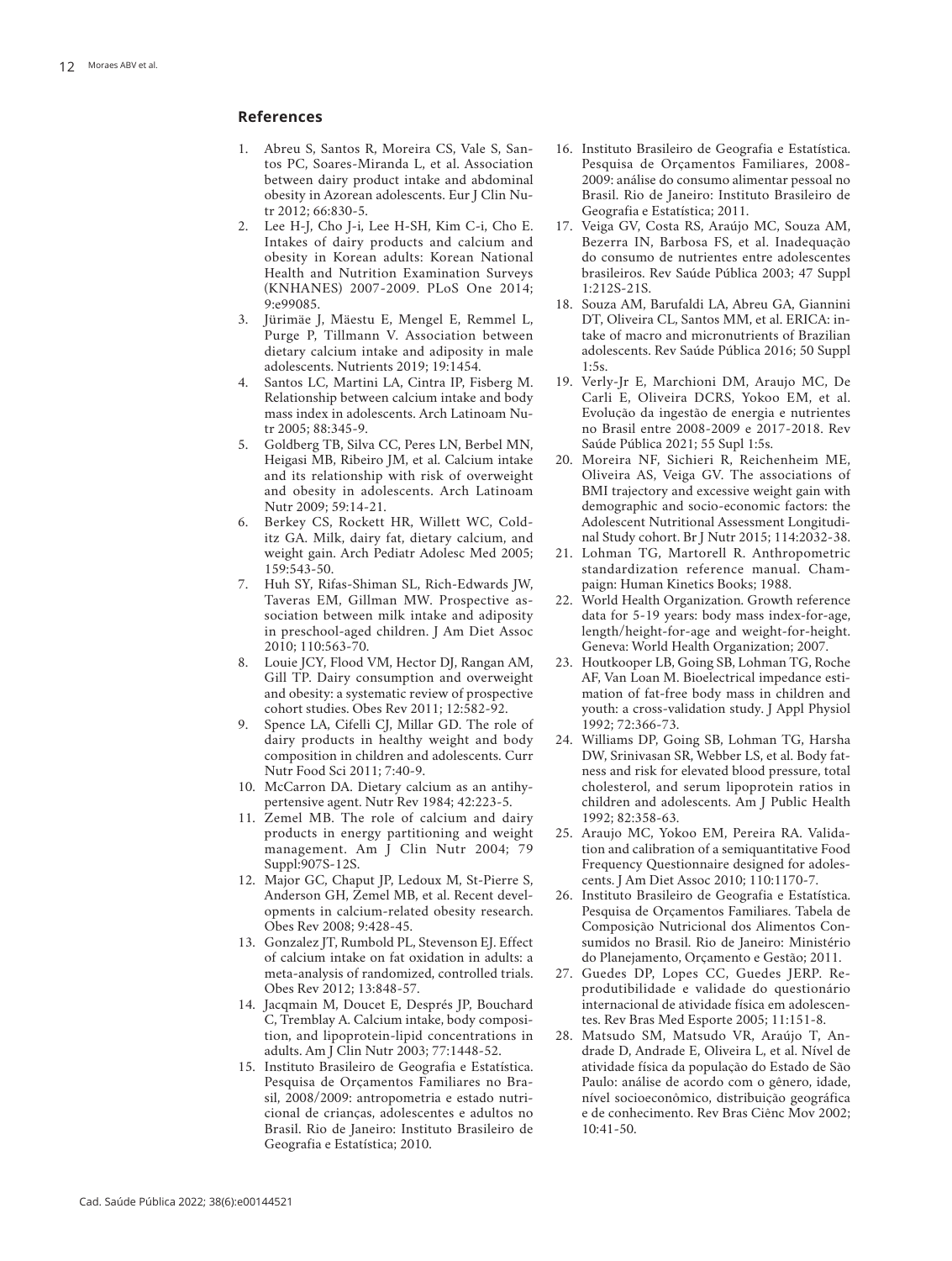- 29. Fitzmaurice GM, Laird NM, Ware JH. Lon gitudinal and clustered data. In: Fitzmaurice GM, Laird NM, Ware JH, editors. Applied longitudinal analysis. 2nd Ed. Hoboken: Wiley; 2011. p. 1-18.
- 30. Johnston R, Jones K, Manley D. Confounding and collinearity in regression analysis: a cau tionary tale and an alternative procedure, illus trated by studies of British voting behaviour. Qual Quant 2018; 52:1957-76.
- 31. Li P, Fan C, Lu Y, Qi K. Effects of calcium sup plementation on body weight: a meta-analysis. Am J Clin Nutr 2016; 104:1263-73.
- 32. Institute of Medicine. Dietary reference in takes for calcium and vitamin D. Washington DC: The National Academies Press; 2011.
- 33. Katzmarzyk PT, Srinivasan SR, Chen W, Mali na RM, Bouchard C, Berenson GS. Body mass index, waist circumference, and clustering of cardiovascular disease risk factors in a biracial sample of children and adolescents. Pediatrics 2004; 114:198-205.
- 34. Rodríguez G, Moreno LA, Blay MG, Blay VA, Garagorri JM, Sarría A, et al. Body composi tion in adolescents: measurements and meta bolic aspects. Int J Obes Relat Metab Disord 2004; 28 Suppl 3:S54-8.
- 35. Garnett SP, Baur LA, Cowell CT. The preva lence of increased central adiposity in Austra lian schoolchildren 1985 to 2007. Obes Rev 2011; 12:887-96
- 36. Bigornia SJ, LaValley MP, Moore LL, North stone K, Emmett P, Ness AR, et al. Dairy in takes at age 10 years do not adversely affect risk of excess adiposity at 13 years. J Nutr 2014; 144:1081-90.
- 37. Nappo A, Sparano S, Intemann T, Kourides YA, Lissner L, Molnar D, et al. Dietary calcium intake and adiposity in children and adoles cents: cross-sectional and longitudinal results from IDEFICS/I.Family cohort. Nutr Metab Cardiovasc Dis 2019; 29:440-9.
- 38. Barr SI. Calcium and body fat in peripubertal girls: cross-sectional and longitudinal observa tions. Obesity (Silver Spring) 2007; 15:1302- 10.
- 39. Lappe JM, McMahon DJ, Laughlin A, Hanson C, Desmangles JC, Begley M, et al. The effect of increasing dairy calcium intake of adoles cent girls on changes in body fat and weight. Am J Clin Nutr 2017; 105:1046-53.
- 40. Dougkas A, Reynolds CK, Givens ID, Elwood PC, Minihane AM. Associations between dairy consumption and body weight: a review of the evidence and underlying mechanisms. Nutr Res Rev 2011; 24:72-95.
- 41. Cashman KD. Calcium intake, calcium bio availability and bone health. Br J Nutr 2002; 87 Suppl 2:S169-77.
- 42. Caroli A, Poli A, Ricotta D, Banfi G, Cocchi D. Invited review: dairy intake and bone health: a viewpoint from the state of the art. J Dairy Sci 2011; 94:5249-62.
- 43. Dror DK. Dairy consumption and pre-school, school-age and adolescent obesity in devel oped countries: a systematic review and metaanalysis. Obes Rev 2014; 15:516-27.
- 44. Lu L, Xun P, Wan Y, Hi K, Cai W. Long-term association between dairy consumption and risk of childhood obesity: a systematic review and meta-analysis of prospective cohort stud ies. Eur J Clin Nutr 2016; 70: 414-23
- 45. Tanner JM. Growth and endocrinology of the adolescent. In: Gardner LI, editor. Endocrine and genetic diseases of childhood and ado lescents. 2nd Ed. Philadelphia: WB Saunders; 1975. p. 14-64.